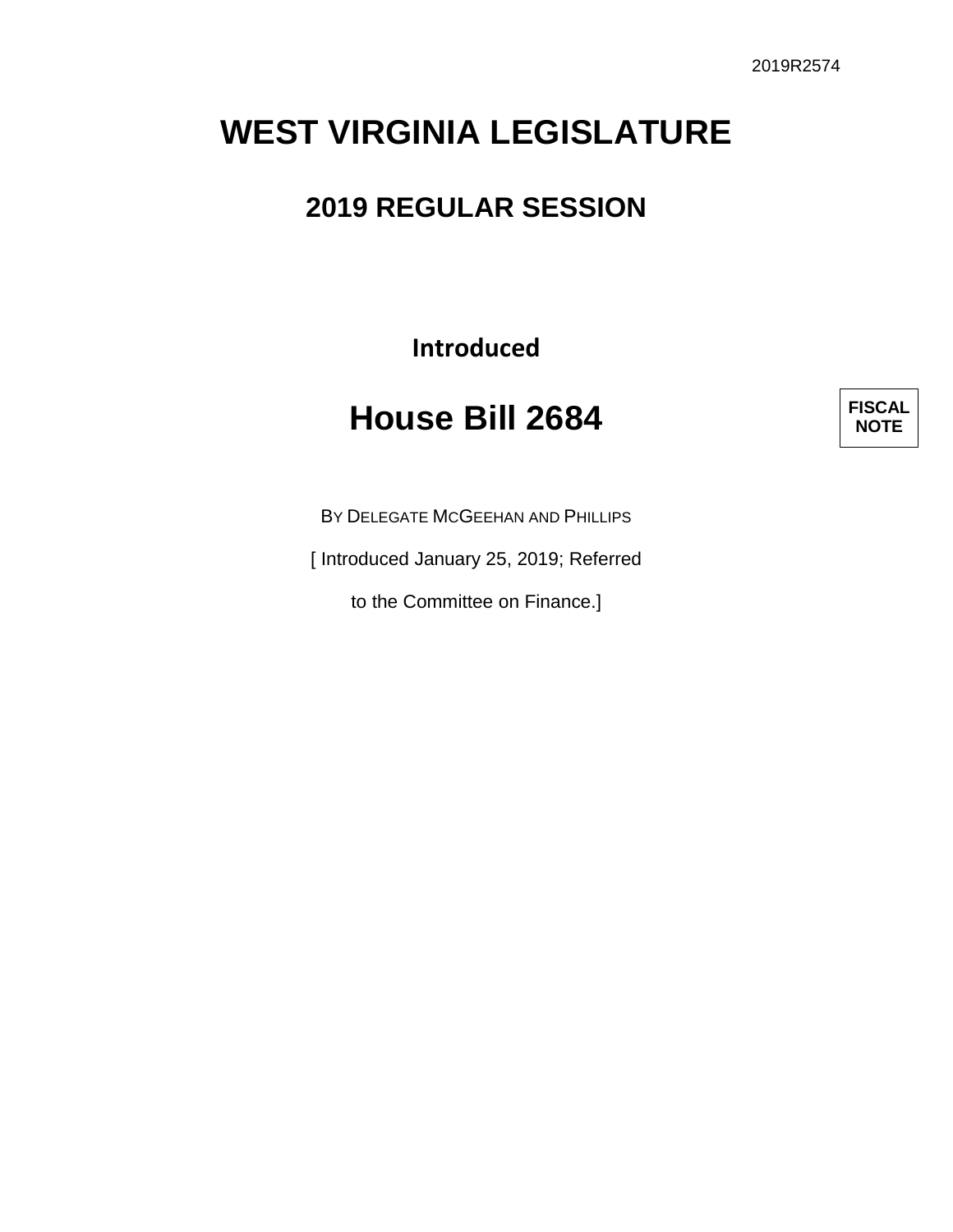A BILL to amend the Code of West Virginia, 1931, as amended, by adding thereto a new section, designated §11-5-16; to amend said code by adding thereto a new section, designated §11-15-9q; to amend said code by adding thereto a new section, designated §11-21-97; and to amend said code by adding thereto a new section, designated §11-24-44, all relating to exempting "specie" from personal property assessments, consumer sales tax, personal income tax and corporate net income tax; and defining the term "specie".

*Be it enacted by the Legislature of West Virginia:*

#### **ARTICLE 5. ASSESSMENT OF PERSONAL PROPERTY.**

#### **§11-5-16. Exemption for specie.**

- (a) Nothing contained in this chapter may be construed to require any person to
- characterize specie as personal property for the purposes of taxation.
- (b) For the purposes of this article:
- (1) "Specie" is defined as coin having gold or silver content; or
- (2) Refined gold or silver bullion which is coined, stamped, or imprinted with its weight and
- purity and valued primarily based on its metal content and not its form.
- (c) This section is effective on January 1, 2020.

#### **ARTICLE 15. CONSUMERS SALES AND SERVICE TAX.**

#### **§11-15-9q. Exemption for specie.**

- (a) Sales of specie are exempt from tax imposed by this article.
- (b) For the purposes of this article:
- (1) "Specie" is defined as coin having gold or silver content; or
- (2) Refined gold or silver bullion which is coined, stamped, or imprinted with its weight and
- purity and valued primarily based on its metal content and not its form.
- (c) This section is effective on January 1, 2020

#### **ARTICLE 21. PERSONAL INCOME TAX.**